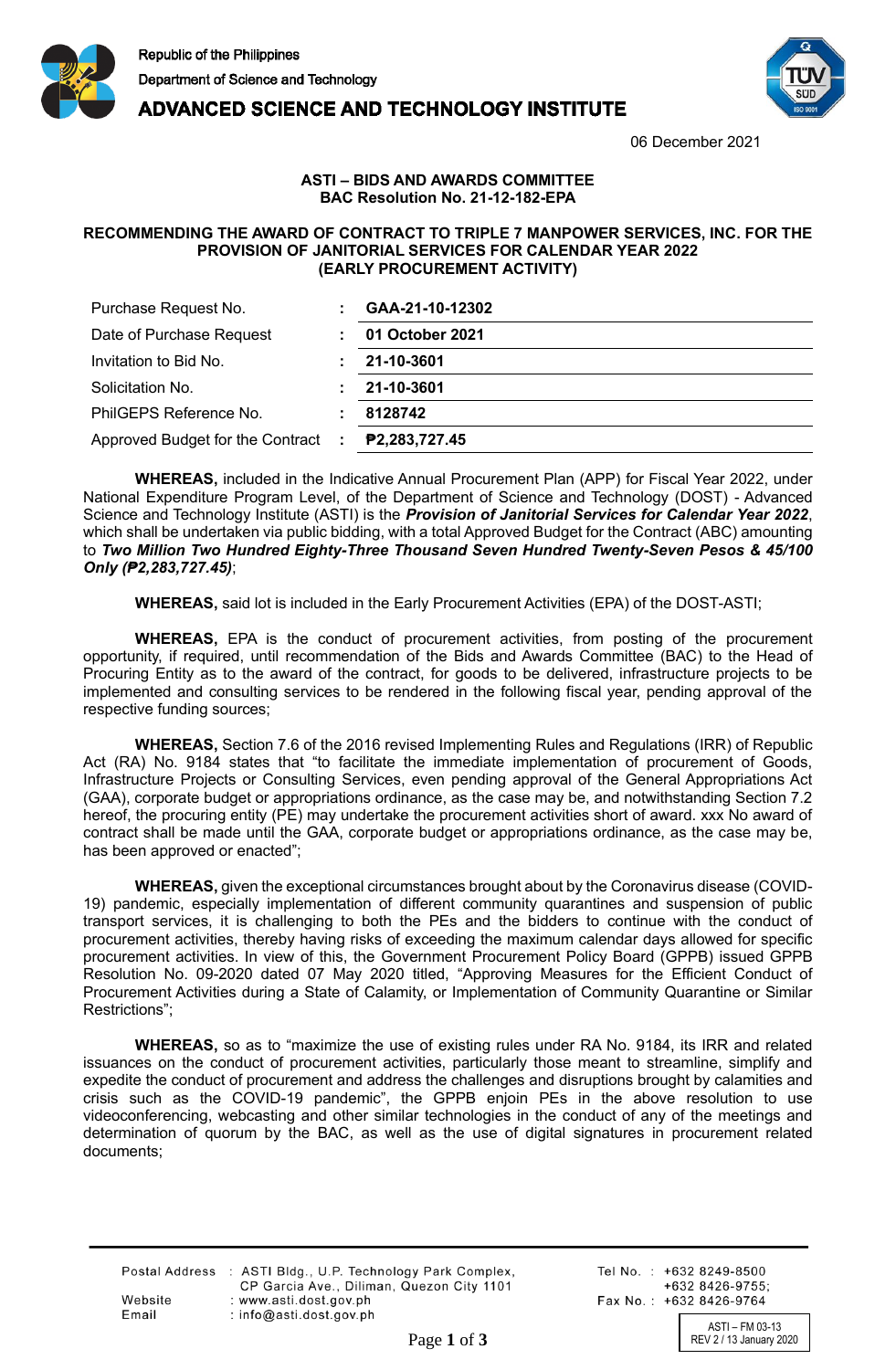**WHEREAS,** on 21 October 2021, 10:00 AM, a Pre-procurement Conference was held online via Microsoft Teams Application with the BAC, BAC Secretariat, and end-user representatives in attendance, to determine the readiness of the procurement project;

**WHEREAS,** Article IV of RA No. 9184 stipulates that all procurement activities of government agencies shall be done through competitive bidding except as provided for in Article XVI thereof. In compliance therewith, the BAC posted the Invitation to Bid on the prescribed platforms;

**WHEREAS,** Letters of Invitation were sent to contact persons of the Commission on Audit, Institute for Politics and Governance and Philippine Chamber of Commerce and Industry to act as observers complying with the requirements provided under Section 13 of RA No. 9184 and its 2016 revised IRR;

**WHEREAS,** on 04 November 2021, a Pre-bidding Conference was conducted for the procurement at hand using Microsoft Teams Application with the BAC, BAC Secretariat, end-user representatives, and prospective bidders. Subsequently, one (1) bidder purchased bidding documents, specifically, Triple 7 Manpower Services, Inc. and submitted bids before the deadline on 16 November 2021 at 10:00 AM;

**WHEREAS,** during the Opening of Bids, the technical component envelope of Triple 7 Manpower Services, Inc. was opened and rendered eligible for submitting complete and accurate documents. Hence, the financial envelope of said bidder was opened containing its bid, in the below manner.

| <b>Name of Bidder</b>             | Unit Amount (P) | Total Amount (₱) |
|-----------------------------------|-----------------|------------------|
| Triple<br>Manpower Services. Inc. | 2,035,787.88    | .035.787.<br>.88 |

**WHEREAS,** the offer of Triple 7 Manpower Services, Inc. amounting to Two Million Thirty-Five Thousand Seven Hundred Eighty-Seven Pesos and 88/100 Only (₱2,035,787.88), inclusive of all applicable taxes and fees and well within the ABC, was determined by the BAC as the Single Calculated Bid subject to post-qualification;

**WHEREAS,** per the technical evaluation and financial evaluation report of the End-user Unit and the BAC, the bids of Triple 7 Manpower Services, Inc. was deemed compliant with all the requirements and conditions specified in the Bidding Documents, hence making its bid as the **Single Calculated Responsive Bid**; and

**WHEREAS,** Section 12.1(h) of the 2016 revised IRR of RA No. 9184 empowers the BAC to recommend the award of contract to the Head of the Procuring Entity or his/her duly authorized representative.

**NOW, THEREFORE,** on the basis of the foregoing, **WE**, the members of the BAC, hereby recommend to the Director to **AWARD THE CONTRACT** via Competitive Bidding to the **TRIPLE 7 MANPOWER SERVICES, INC.** for the **PROVISION OF JANITORIAL SERVICES FOR CALENDAR YEAR 2022**, with a total contract price amounting to **TWO MILLION THIRTY-FIVE THOUSAND SEVEN HUNDRED EIGHTY-SEVEN PESOS AND 88/100 ONLY (₱2,035,787.88)**.

DONE in Quezon City this 6<sup>th</sup> day of December 2021.



**JAYSON C. HERNANDEZ** BAC Member

**HAROLD BRYAN S. PALER** BAC Member

**MAY C. CAYABAN** End-user Digitally signed by Gilla Mary Drol Dee Quijano

Digitally signed by Cayaban May Celicious Date: 2021.12.10 15:38:20 +08'00'

Digitally signed **Ka Aminant**o by Aviñante Roxanne Sagun

**ROXANNE S. AVIÑANTE** BAC Member

**JOHN ROBERT T. MENDOZA** BAC Member